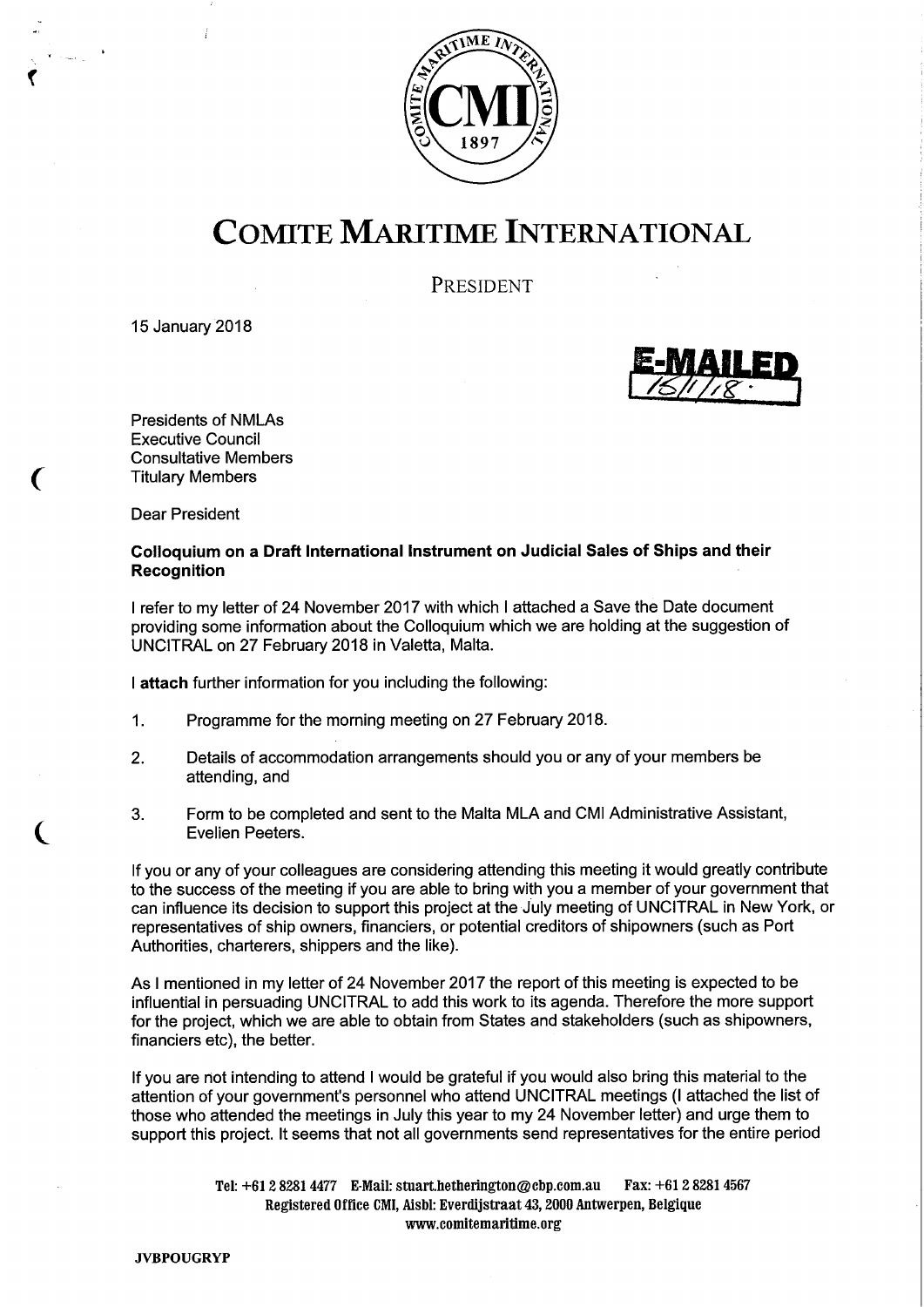15 January 2018

set aside for such UNCITRAL meetings. It is understood that if your government does not have someone present for the short period of time which will be allotted, (I understand, for the week commencing 9 July) they can make arrangements with the UNCITRAL Secretariat to record their support, notwithstanding their absence.

would be grateful if you would let me know of any feedback which you receive from your government.

I look forward to hearing from you.

With kind regards

 $\mathcal{L}$ L

Stuart Hetherington

 $\mathcal{L}$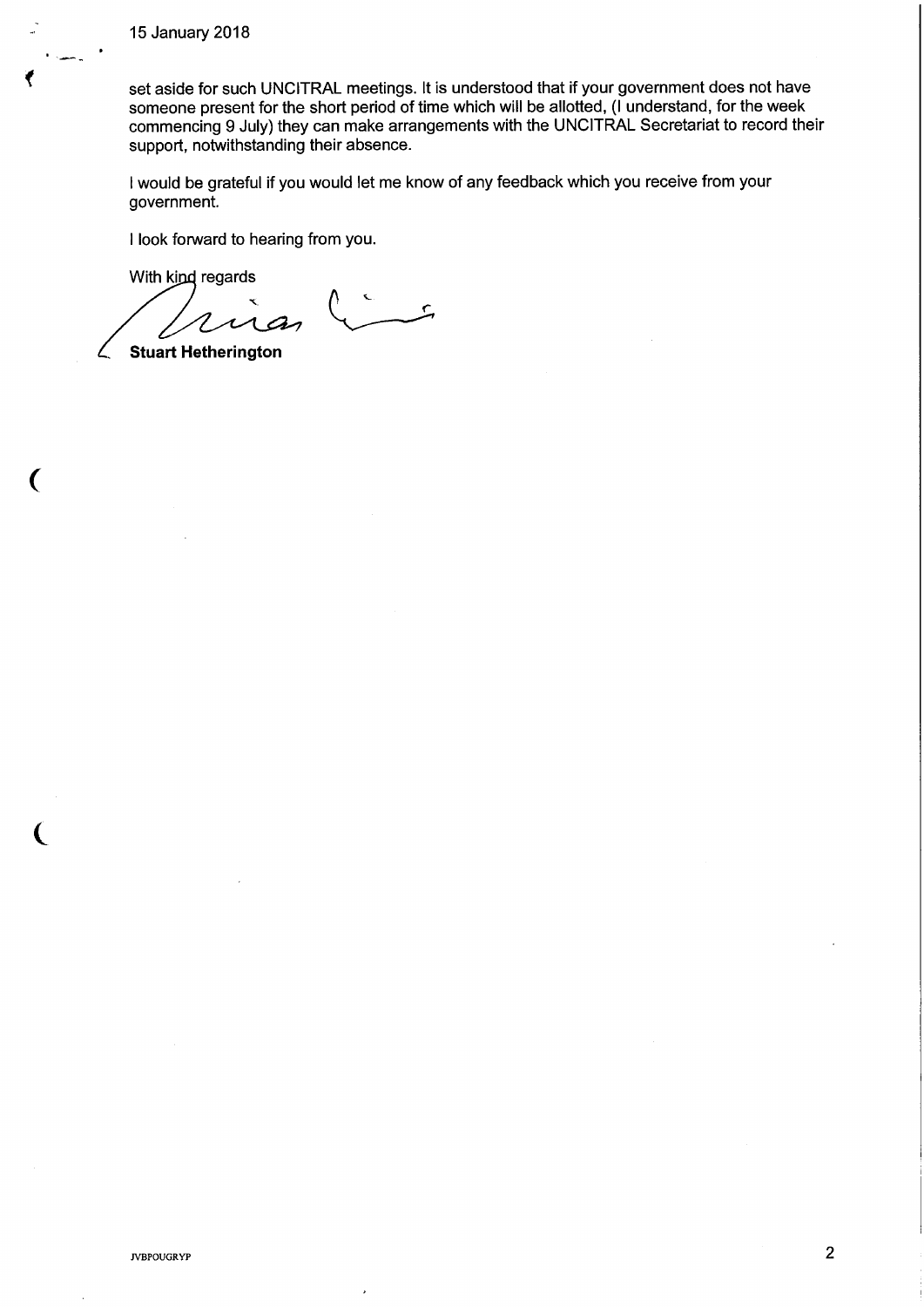





# High level technical Colloquium on a Draft International Instrument on Foreign Judicial Sales of Ships and their Recognition

# Venue —Chamber of Commerce Valletta, Malta

#### Tuesday 27<sup>th</sup> February 2018

INFRASTRUCTURE AND CAPITAL PROJECTS

| $08:30 - 09:00$ | Registration                                                                                    |
|-----------------|-------------------------------------------------------------------------------------------------|
| $09:00 - 09:05$ | Welcome Ann Fenech<br><b>President Malta Maritime Law Association</b>                           |
| $09:05 - 09:25$ | Welcome and Introduction Stuart Hetherington,<br><b>President Comite Maritime International</b> |
| $09:25 - 09:30$ | Welcome and Introduction Ryan Harrington,<br>Legal Officer - UNCITRAL Secretariat               |
| $09:30 - 10:30$ | <b>PANEL ONE:</b>                                                                               |

Chair -Ann Fenech, CMI Executive Councillor Available Enforcement proceedings

This Panel will talk about the enforcement processes in various jurisdictions and the need for greater and more uniform international recognition of Judicial sales.

10:30 - 11:00 COFFEE BREAK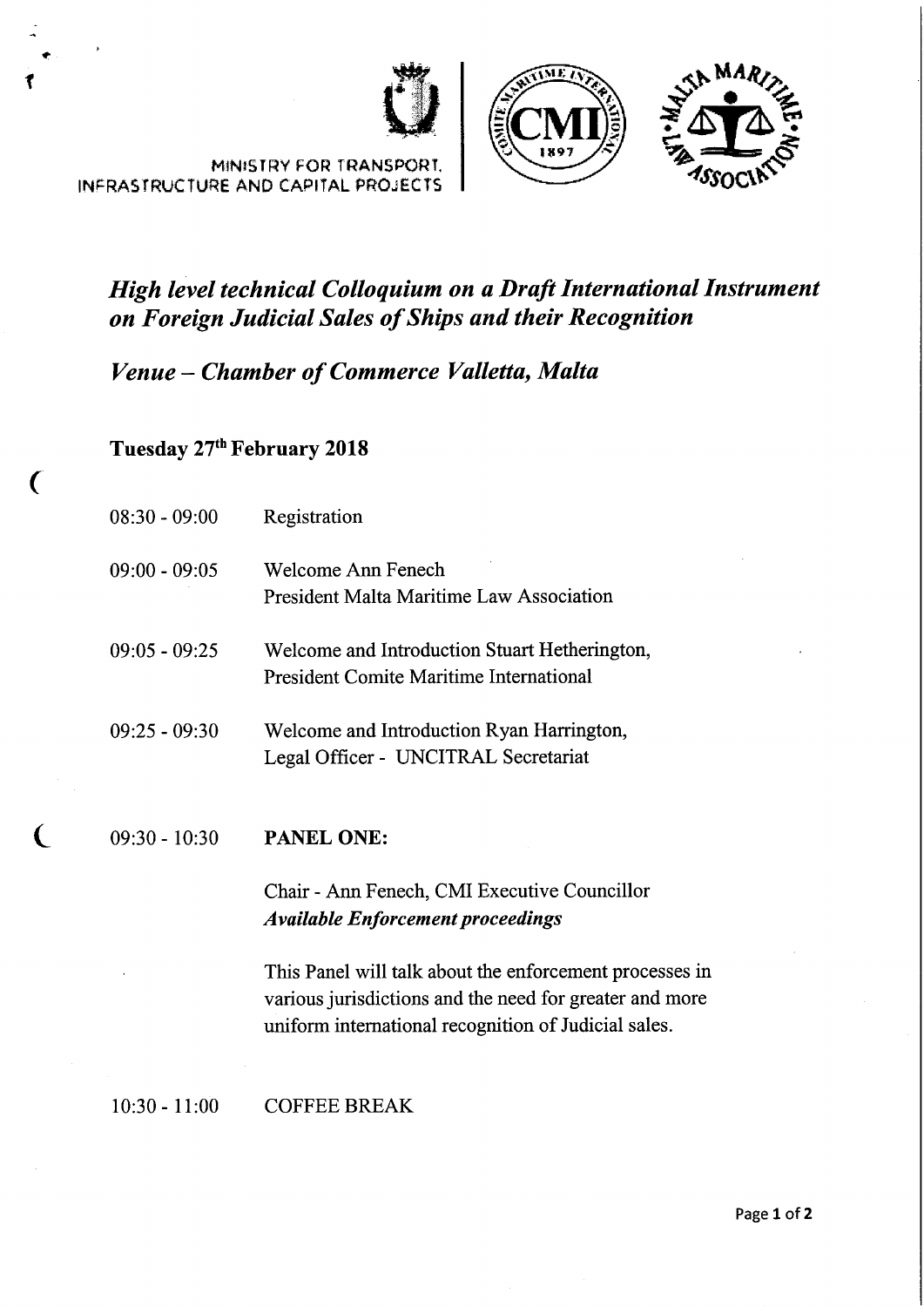#### 11:00 - 12:00 PANEL TWO:

 $\bullet$ 

 $\overline{ }$ 

Chair -Alexander von Ziegler, CMI Executive Councillor Current Challenges faced by Financiers, Creditors and Owners

This panel will discuss issues and concerns of financiers, creditors and owners.

#### 12:00 - 12:30 QUESTION AND ANSWER SESSION

#### 12:30 - 12:45 CONCLUDING REMARKS Ryan Harrington and Stuart Hetherington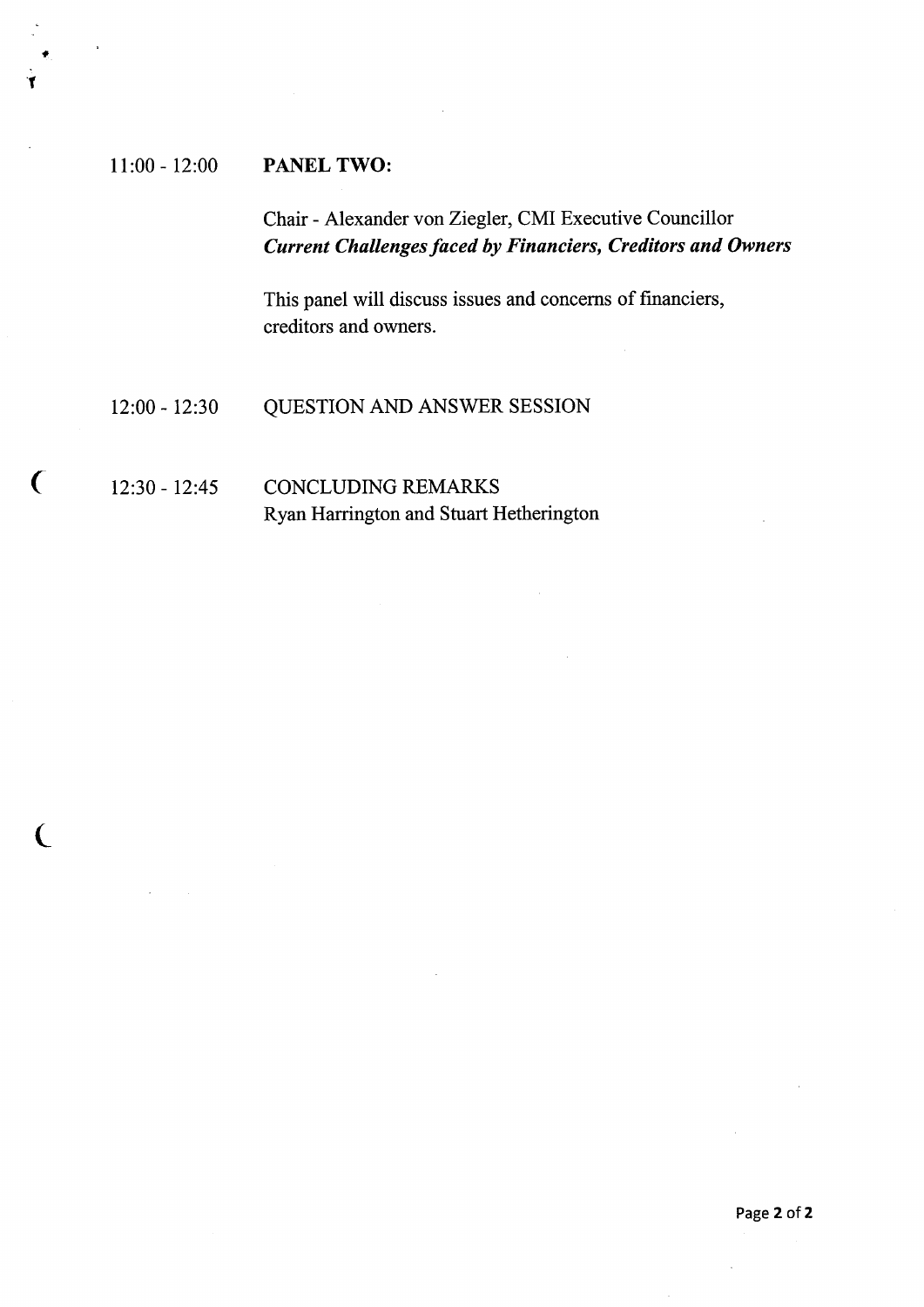





MINISTRY FOR TRANSPORT. INFRASTRUCTURE AND CAPITAL PROJECTS

### High level technical Colloquium on a Draft International Instrument on Foreign Tudicial Sales of Ships and their Recognition

### Tuesday 27<sup>th</sup> February 2018

#### Venue —Chamber of Commerce Valletta, Malta

Dear Delegate,

=~r

 $\left($ 

We are looking forward to welcoming you in Malta next month. The chosen venue for the Colloquium will be the Chamber of Commerce, Valletta.

We have taken the liberty of reserving rooms at the following hotels for the night of the  $26<sup>th</sup>$ February. For your convenience please find the applicable rates for each respective hotel hereunder together with the booking instructions.

| THE GRAND HOTEL EXCELSIOR (5 star hotel) |                                                                                     |  |
|------------------------------------------|-------------------------------------------------------------------------------------|--|
| Room Type                                | Rate Per Night incl. of breakfast and taxes (Sole Occupancy*)                       |  |
| Deluxe partial sea view room             | €126                                                                                |  |
|                                          | *Supplement for second person is $\epsilon$ 20 per night inclusive of breakfast.    |  |
|                                          | Eco tax of $\epsilon 0.50$ per person per night is not included in the above rates. |  |

Cancellation Policy: Free of charge if cancelled 48 hours prior to arrival. Any cancellations made after will incur a 100% cancellation fee.

Bookings can be made directly from the hotel website by clicking on this link  $CMI$  (ctrl + click to follow link).

These rates will remain available until the 2<sup>nd</sup> February 2018.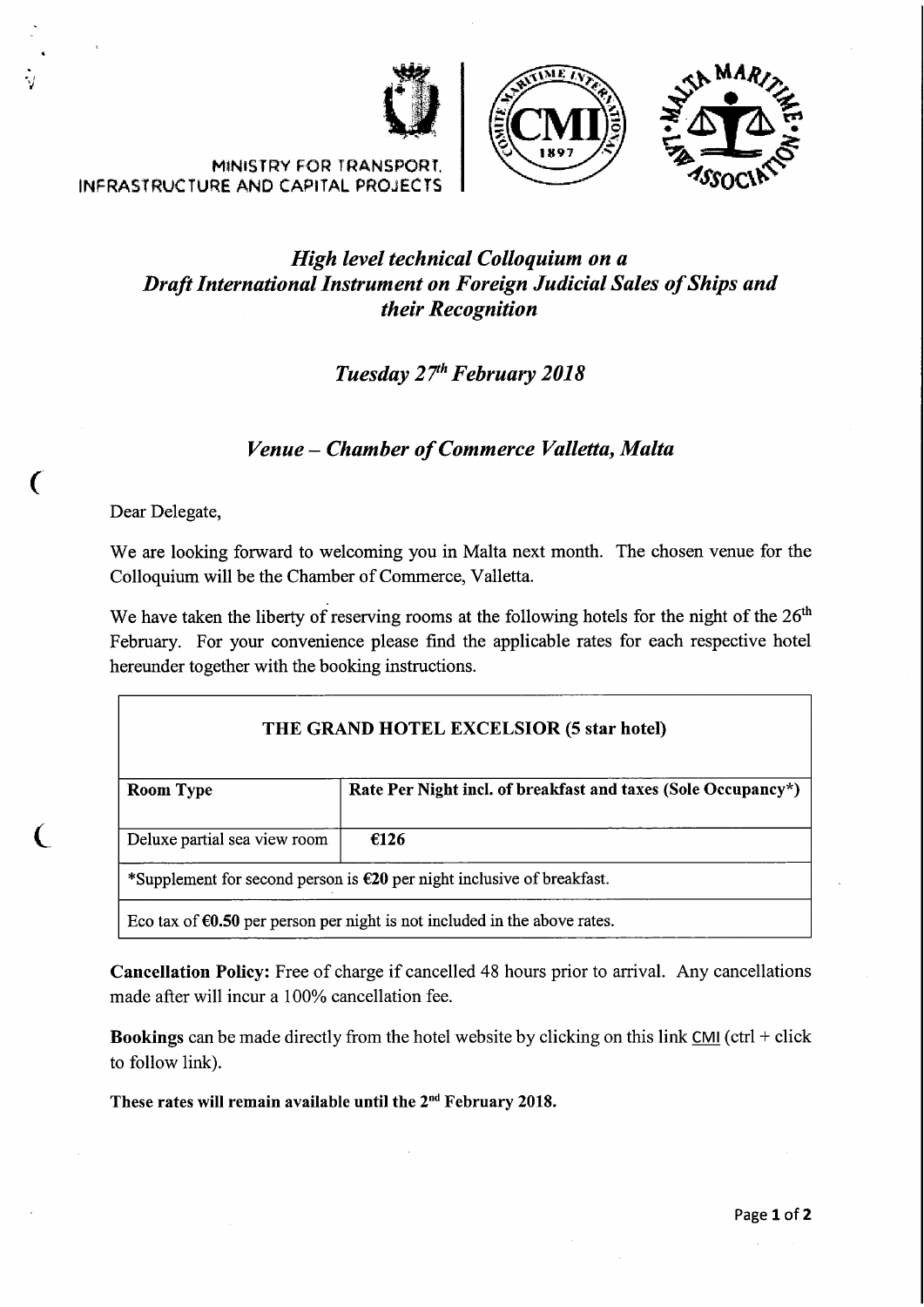#### LA FALCONERIA BOUTIQUE HOTEL (4 star hotel)

| <b>Room Type</b>          | Rate Per Night incl. of breakfast and taxes |
|---------------------------|---------------------------------------------|
| Double or Twin Room       | €140                                        |
| Large Double or Twin Room | €140                                        |
|                           |                                             |

Eco tax of  $60.50$  per person per night is not included in the above rates.

 $\overline{\mathbf{C}}$ 

Cancellation Policy: Free of charge if cancelled two days prior to arrival (by latest noon CET). Any cancellations made after will incur a penalty charge of a 1-night stay.

Bookings can be made directly with the hotel either by emailing the hotel on reservations@lafalconeria.com or by calling on 0035622476600.

It is important to quote the code 'CMI' when effecting the booking to avail yourself of these preferential rates. These rates will remain available until the 23<sup>rd</sup> February 2018.

| <b>Room Type</b>            | Rate Per Night incl. of breakfast and taxes (Sole Occupancy*) |
|-----------------------------|---------------------------------------------------------------|
| Comfort Double or Twin Room | €130                                                          |
| Deluxe Double or Twin Room  | €145                                                          |
| <b>Comfort Quad Room</b>    | €226                                                          |

Cancellation Policy: Free of charge if cancelled two days prior to arrival (by latest noon CET). Any cancellations made after will incur a penalty charge of a 1-night stay based on the booked room type.

Bookings can be made directly with the hotel at: reservations.stjohn@axhotelsmalta.com

It is important to quote the code 'CMI' when effecting the booking to avail yourself of these preferential rates. These rates will remain available until the 24<sup>th</sup> January 2018.